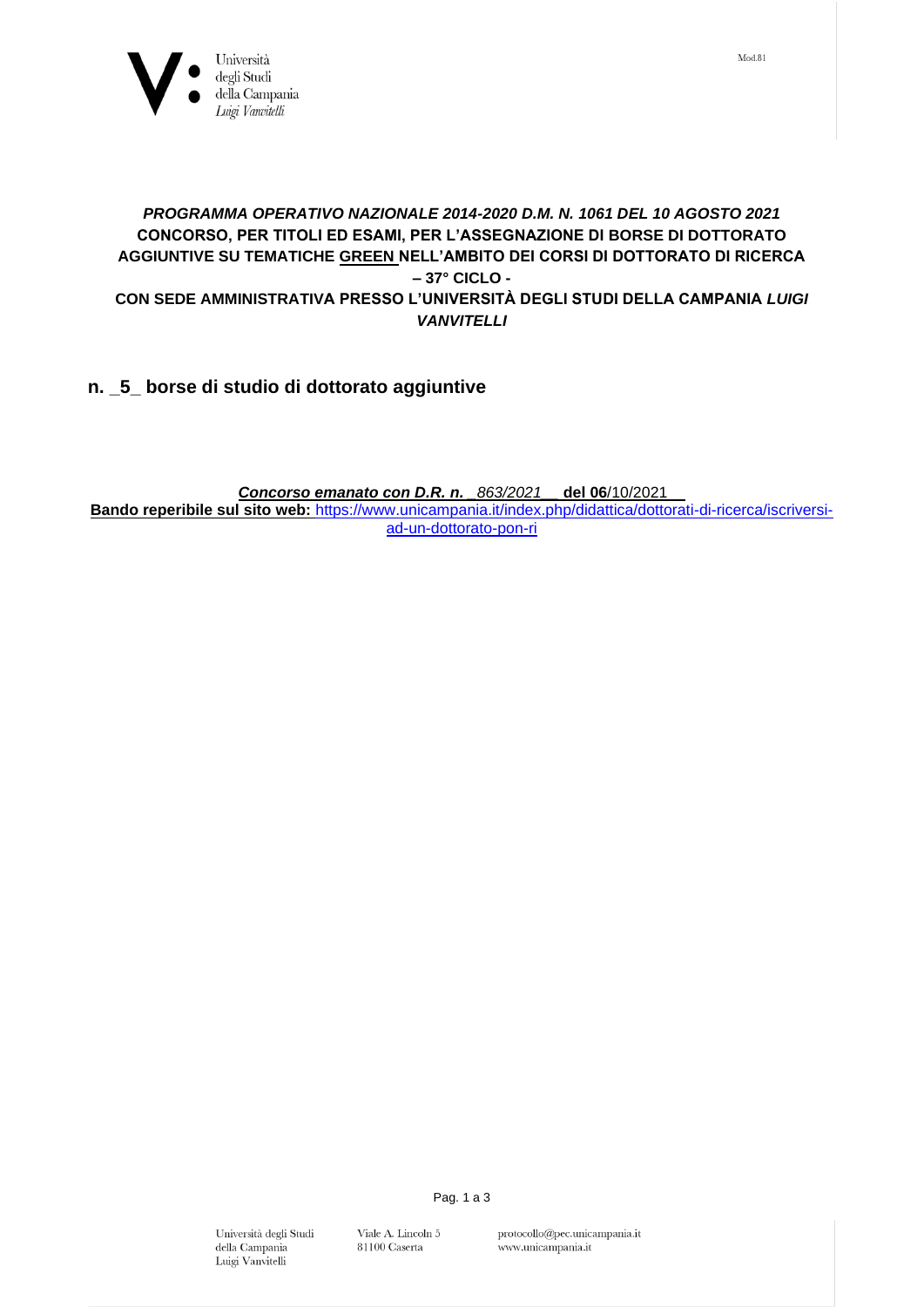

| <b>VALUTAZIONE TITOLI</b> |                         |                            |                                                                       |                                                                             |  |  |
|---------------------------|-------------------------|----------------------------|-----------------------------------------------------------------------|-----------------------------------------------------------------------------|--|--|
| Cognome                   | <b>Nome</b>             | Punteggio<br><b>Totale</b> | <b>Risultato</b>                                                      | <b>Result</b>                                                               |  |  |
| Ali                       | Yasir                   |                            | "Non valutato ai sensi<br>dell'art. 5 co. 5 del<br>bando di concorso" | "Not evaluated<br>pursuant to art. 5 co.<br>5 of the competition<br>notice" |  |  |
| Azam                      | <b>Muhammad Waheed</b>  | 13                         | Ammesso                                                               | Admitted                                                                    |  |  |
| Azhar                     | Muhammad                | 6                          | Non Ammesso                                                           | Not Admitted                                                                |  |  |
| Bajwa                     | Asad Ur Rehman          | 10                         | Non Ammesso                                                           | <b>Not Admitted</b>                                                         |  |  |
| <b>Beneduce</b>           | Stefano                 | 19.25                      | Ammesso                                                               | Admitted                                                                    |  |  |
| Garofano                  | Antonio                 | 17                         | Ammesso                                                               | Admitted                                                                    |  |  |
| Golia                     | Maria Rita              | 20                         | Ammesso                                                               | Admitted                                                                    |  |  |
| Jafargholi                | Hamed                   | 15                         | Ammesso                                                               | Admitted                                                                    |  |  |
| Jahangir                  | khizar                  | 11                         | Non Ammesso                                                           | <b>Not Admitted</b>                                                         |  |  |
| Kalsoom                   | Ume                     | 14                         | Ammesso                                                               | Admitted                                                                    |  |  |
| Kareem                    | Irfan                   |                            | "Non valutato ai sensi<br>dell'art. 5 co. 5 del<br>bando di concorso" | "Not evaluated<br>pursuant to art. 5 co.<br>5 of the competition<br>notice" |  |  |
| Khalid                    | Muhammad Irfan          | 9                          | Non Ammesso                                                           | Not Admitted                                                                |  |  |
| Khalid                    | Usman                   | 13                         | Ammesso                                                               | Admitted                                                                    |  |  |
| Khaliq                    | Muhammad Zubair         | 5.5                        | Non Ammesso                                                           | <b>Not Admitted</b>                                                         |  |  |
| Khan                      | Saad Akbar              | 4                          | Non Ammesso                                                           | Not Admitted                                                                |  |  |
| Khan                      | Irfanullah              | 9.5                        | Non Ammesso                                                           | Not Admitted                                                                |  |  |
| Khan                      | Zakir                   |                            | "Non valutato ai sensi<br>dell'art. 5 co. 5 del<br>bando di concorso" | "Not evaluated<br>pursuant to art. 5 co.<br>5 of the competition<br>notice" |  |  |
| Madni                     | Hussain Ahmad           | 11.5                       | Non Ammesso                                                           | <b>Not Admitted</b>                                                         |  |  |
| Mousavi                   | Seyedmohammad           | 11.25                      | Non Ammesso                                                           | Not Admitted                                                                |  |  |
| Mumtaz                    | Muhammad Adnan          | 15                         | Ammesso                                                               | Admitted                                                                    |  |  |
| Nazir                     | Muhammad Nouman         | 9                          | Non Ammesso                                                           | <b>Not Admitted</b>                                                         |  |  |
| Qureshi                   | Usamah Rashid           | 11.75                      | Non Ammesso                                                           | Not Admitted                                                                |  |  |
| Riaz                      | <b>Muhammad Tanveer</b> | 8                          | Non Ammesso                                                           | Not Admitted                                                                |  |  |
| Shabir                    | Muhammad Yasir          |                            | "Non valutato ai sensi<br>dell'art. 5 co. 5 del<br>bando di concorso" | "Not evaluated<br>pursuant to art. 5 co.<br>5 of the competition<br>notice" |  |  |
| Shahid                    | Zaib                    | 9.5                        | Non Ammesso                                                           | Not Admitted                                                                |  |  |
| Shamsi                    | Syed Safeer Mehdi       | 12                         | Ammesso                                                               | Admitted                                                                    |  |  |
| Ullah                     | Kifayay                 | 11.5                       | Non Ammesso                                                           | Not Admitted                                                                |  |  |
| Ur Rahman                 | Ageel                   | 17                         | Ammesso                                                               | Admitted                                                                    |  |  |
| Vitulano                  | Maria Cristina          | 19                         | Ammesso                                                               | Admitted                                                                    |  |  |

Viale A. Lincoln 5<br>81100 Caserta